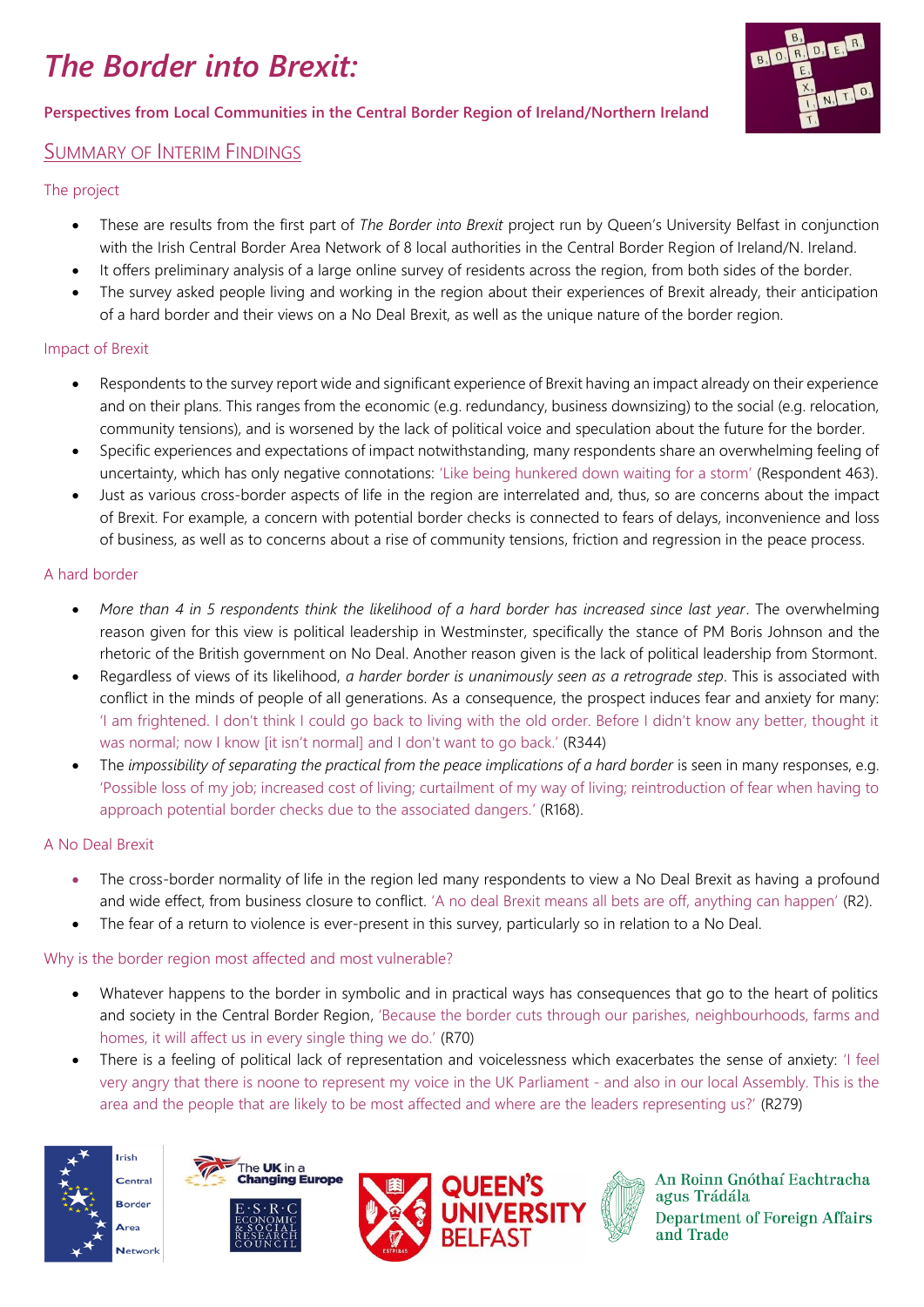# *The Border into Brexit:*



#### Perspectives from Local Communities in the Central Border Region of Ireland/Northern Ireland

# The project: These are the interim findings of a project on the impacts of Brexit and the possible

implications of a 'No Deal' scenario on the Central Border Region of Ireland/Northern Ireland. This research has been conducted by a small team at Queen's University Belfast (led by Dr Katy Hayward & Dr Milena Komarova), in conjunction with the Irish Central Border Area Network (ICBAN), the cross-border partnership of 8 local authorities in the area known as the Central Border Region.

These findings are from the first part of the project, an online survey; the second phase, conducting focus groups in the region and a series of stakeholder interviews, is about to commence. The final report will be issued in December. This work contributes to ICBAN's 'Border Navigator' project [\(http://icban.com/border-compass/\)](http://icban.com/border-compass/) funded by the Department of Foreign Affairs and Trade's Reconciliation Fund. The research analysis presented here is funded by the UK's Economic and Social Research Council through the 'UK in a Changing Europe' ([https://ukandeu.ac.uk/\)](https://ukandeu.ac.uk/).

This is the third initiative in a series of reports on Brexit and the border region. The first report, *Bordering on Brexit*, was published in November 2017 [\(https://go.qub.ac.uk/bordering\)](https://go.qub.ac.uk/bordering) found that people in the Central Border Region felt uninformed about Brexit, unrepresented in the process, and had deep fears about the consequences of it.

The second report, *Brexit at the Border*, published in June 2018 [\(https://go.qub.ac.uk/brexitborder\)](https://go.qub.ac.uk/brexitborder), showed that ease of access to transport, health, education and other services was greatly valued by the majority of people on both sides of the border in this region. It also revealed that Leave and Remain voters in the region share a common priority for the border to remain as 'seamless' and 'frictionless' as it is today.

The Central Border Region: This cross-border region covers eight local authority areas: Armagh City, Banbridge and Craigavon; Cavan; Donegal; Fermanagh and Omagh; Leitrim; Mid Ulster; Monaghan; and Sligo.



The survey: A total of 475 responses were received for the online survey, which was open for 5 weeks. The survey constited of 10 substantive questions, which covered the topics of what effect (if any) Brexit was having on practice and on plans, on the anticipated impact of a No Deal Brexit, and on understanding of a 'hard border'. Respondents are self-selecting and we make no claim that the cohort is a representative sample. *The purpose was to enable people to comment on these topics and share their experiences and perspectives. This is important given that those living close to the border, on both sides, will be most directly and immediately affected by Brexit.*

The respondents: The largest proportion of respondents came from Fermanagh and Omagh district, with the fewest coming from those living outside the Central Border Region but working within it (5.9%). Approximately 55% of the respondents live in Northern Ireland. 58% of respondents were male. And half were in the 46-65 age group, with 34% aged 31-45 and 9% aged 18-30.

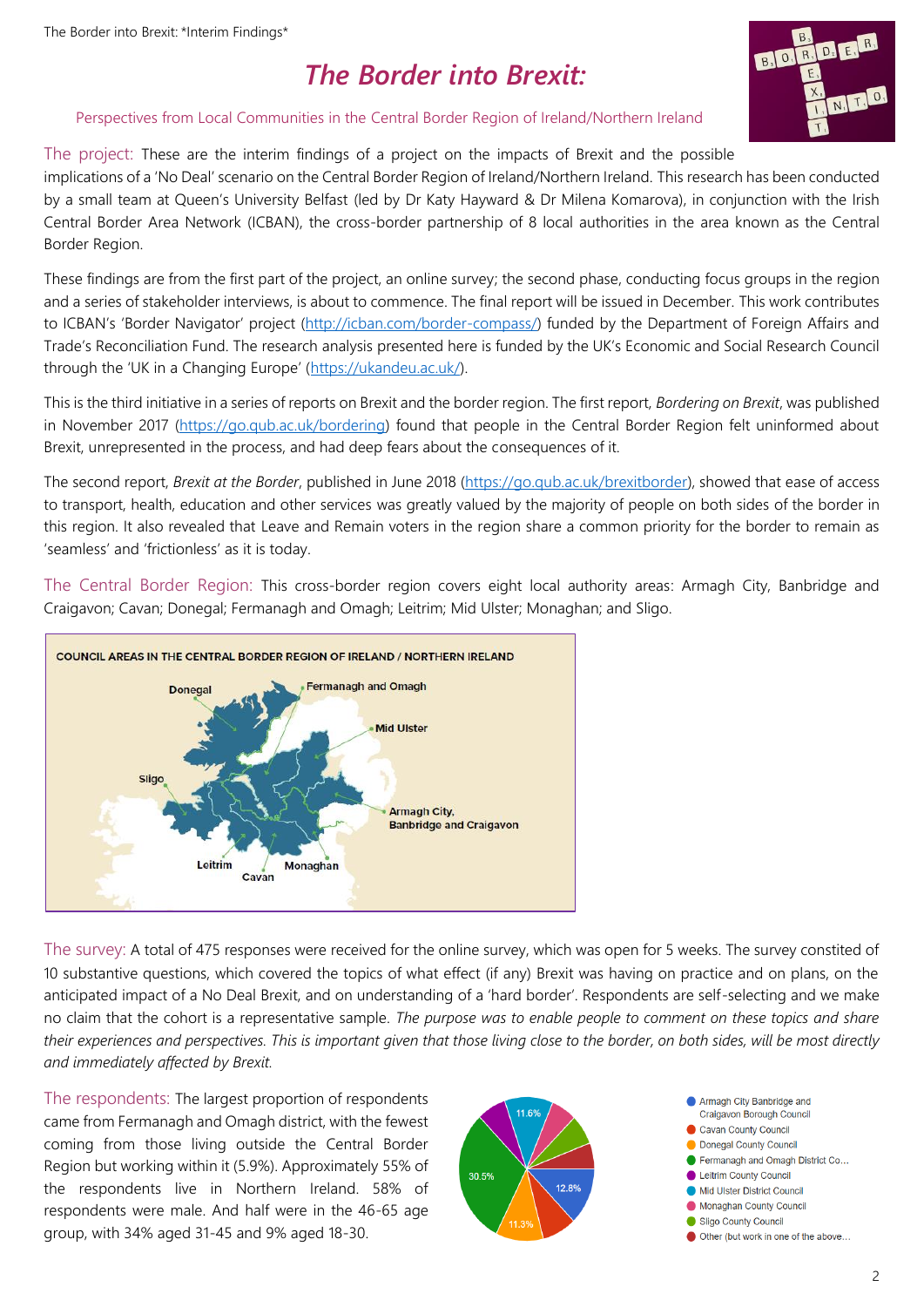Over two thirds of respondents hold exclusively Irish citizenship. This is to be expected given that a little under half the respondents in the survey live on the southern side of the border. In patterns similar to the previous two reports, there is a disproportionate lack of response from Leave voting and British-only citizens in the region. We acknowledge this and are careful to report the spectrum of views submitted.





Around 1 in 5 of our respondents have dual citizenship (overwhelmingly British and Irish), and 1 in 10 British-only citizenship. These NI district areas voted for Remain in the 2016 and this is reflected in the breakdown of respondents, just over half of whom voted Remain. Just over 1 third had no vote. Only 9% of our respondents voted Leave. We are careful to report their views here, given that the survey is not intended to produce quantitatively representative but qualitative, illustrative findings.

Anticipation of hard border: We asked respondents whether they think a hard border (between Ireland and Northern Ireland) is more or less likely than they thought last year. In our previous report, 59% reported that they thought a hard border was more likely than they had anticipated in 2017. In asking this question again, we see now that *83% of our respondents say they think a hard border is more likely than they had thought in 2018.*



The 4% who say that they think a hard border less likely than they previously believed come from an equal number of Leave and Remain voters (Leave voters are much more inclined to see a hard border as unlikely).

The predominant reason given for this answer by *Leave voters is that they do not believe that there will be a hard border* 'because it would suit ROI, NI & UK not to have a hard border' (R357) or else that

they doubt its significance: 'A hard border would not affect me in anyway' (R320). Those Remain or non-voters who also think a hard border is less likely now similarly think it inconceivable because 'The people of both countries won't allow a hard border' (R349). Other reasons given were that it is 'too expensive' (R323) or, more ominously, 'Because there will be war' (R267).

More than 4 in 5 respondents think the likelihood of a hard border has increased and the overwhelming reason given is political leadership, specifically the direction of travel taken by the British Government to the negotiations since Prime Minister Boris Johnson came into office. Blame is also placed on the lack of a functioning Stormont Assembly and Executive. Overall, *the belief that No Deal is a serious possibility drives the sense of a growing risk of a hard border.*

What would a hard border mean to you? The complexity of the Irish border lies not only in the technical and legal challenges of managing its transition to being an external boundary of the EU, but also its continued symbolic and political significance.

Fewer than 2% of responses to this question offer a more sanguine analysis, arising from their view that a hard border is unlikely and/or that its effects will be minimal. Some consider the prospect negligible because of having managed a hard border in the past, e.g. 'It means border checks & checking of goods - which used to happen & I can't remember it being any hassle.' (R376); some because they believe the threat is exaggerated, e.g. 'An unavoidable consequence of fully exiting the EU. I think the extent of disruption and disorder is over-exaggerated, but any inconvenience is the reality of the situation between any two countries not in the EU' (R8); and some because they think it simply will not occur, e.g. 'both Irish and British governments have committed to none and despite any EU intention, neither will put one up' (R144). Most such answers come from Leave voters.

Responses to the question of what a hard border would mean to those living and working in the Central Border Region reflect this. They fall under four categories: personal, peace, practical, and political.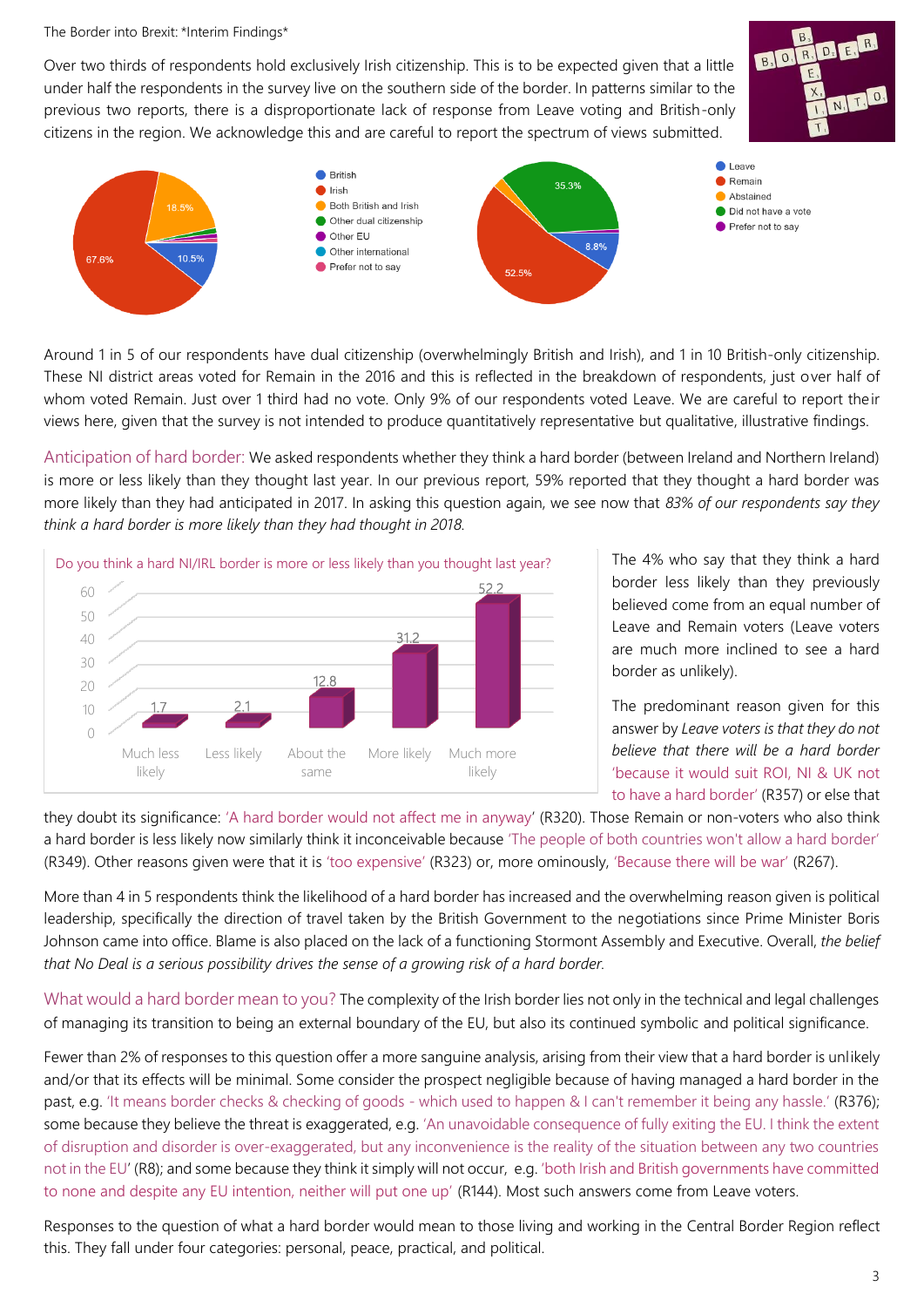First, there were *very personal responses*, showing the impact of the border on people's mental and emotional state. This can be explained by respondents' proximity to the border (and frequent movement across it) making them more affected by border controls and conscious of historical experience of them.



'[A hard border would mean] *The end of my world.* It will have a severe impact on my mental health. My anxiety is already very high as a result of Brexit.' (R388)

'*It's like a knife through the heart.* We don't want a border and we will not stand for one.' (R125)

'Things have been relatively positive... hearts and minds were calmer and amenable. A hard border will wreck that.' (R267)

The reality of living beside the border is reflected in the fact that *several describe a hard border in terms of feeling trapped*, '*Like a prisoner in my own home'* (R11) or 'It would make me feel like I'm living like a prisoner or in the eyes of big brother needing permission to move' (R48). For a few on the southern side, the prospect reduces confidence in cross-border movement: 'If a hard border comes in we won't be travelling into the North. It's as simple as that' (R411). The impact of this is exacerbated by (a) the current openness of the border and (b) by the historical experience of (military) surveillance and heavy security presence in the region. As well as deep anxiety, there were strong expressions of anger and resentment at the very idea of it.

Secondly, related to the above, the majority of statements focused on the sense of it being *a 'retrograde' step*. One describes it as '*The end of a truce'* (R399). Most statements centre on the perceived implications of a hard border for the peace process:

'[A hard border would mean] The loss of everything I thought we'd achieved in the Good Friday Agreement: shared space; goodwill and cooperation; mutual acceptance of identity and aspirations; and a chance finally, to put the past behind us. We are at grave risk of being dragged back 20 years or more and I find that both appalling and heart-breaking.' (R12)

As we found in previous reports, many in the border region associate the openness of the border with the 1998 Agreement:

'The Good Friday Agreement has given me the right and the reassurance to express my Irish identity and as a result my family and I have enjoyed many years of peaceful co-existence with our Protestant neighbours in N. Ireland. You could rightly enjoy living here, accepting that this is quite a good place to live. Brexit distorts all that - it challenges my identity, makes us feel uneasy and now seriously think about our future.' (R279)

Thirdly, respondents summarised the *inconvenience and the personal cost* of a hard border. 'I will be out of business overnight' (R398); 'fewer [B&B] guests, less money' (R330); 'A lot more red tape' (R163). That said, most of the responses in this section focused on more abstract than economic consequences, e.g. 'A loss of friendship' (R148). Others used singular words to describe the prospect: 'disastrous', 'chaos'. 'nightmare', 'hell', 'devastating', 'war', 'damage', 'suffering'. One respondent put it succinctly: a hard border would mean 'Disaster. Pain. The past. Broken.' (R255).

Finally, there are some *'political' responses* to this question. A portion either state their opinion as to the need for Irish unity or simply express the expectation that a hard border will lead to Irish unification – and some view this as unequivocally a good thing or a natural response to a hard border, e.g. 'I would become proactive in seeking a United Ireland' (R17). Another set of responses articulate a severe loss of trust in the British government or in the political establishment at large – a fact which some connect to the absence of a functioning Assembly and Executive in Stormont.

A 'No Deal' Brexit: We asked about the perceived difference between a No Deal Brexit and Brexit with a Deal. One notable finding is that the responses to this question show how *wide a range of aspects of everyday life are seen as being affected by 'No Deal'.* There were multiple themes and issues covered in the majority of responses to this question, often within one answer. A neat example is from Respondent 264: 'Breaking the Good Friday Agreement. Tariffs and travel disruptions. Uncertainty for future on industry, tourism.' This shows how the practical is intertwined with the existential, if you will, for the border region.

The overwhelming responses to this question were negative, in many cases extremely so. But there were a handful of answers (all from Leave voters) that suggested that, although No Deal would not bring any benefits, it would be better than not having a good deal (R32) or that it was preferable to a deal 'given the intransigence of the EU' (R258) and what PM May had secured.

We can summarise the majority of responses here under three broad themes. First, *socio-economic and practical concerns* predominate, reflecting the importance of cross-border movement and also the value placed on stability for economic growth in the region. Many respondents raise concerns about the impact of tariffs. Others predict a long-lasting recession, in which a few predict that they will emigrate (e.g. R201). Many summarise it in general terms: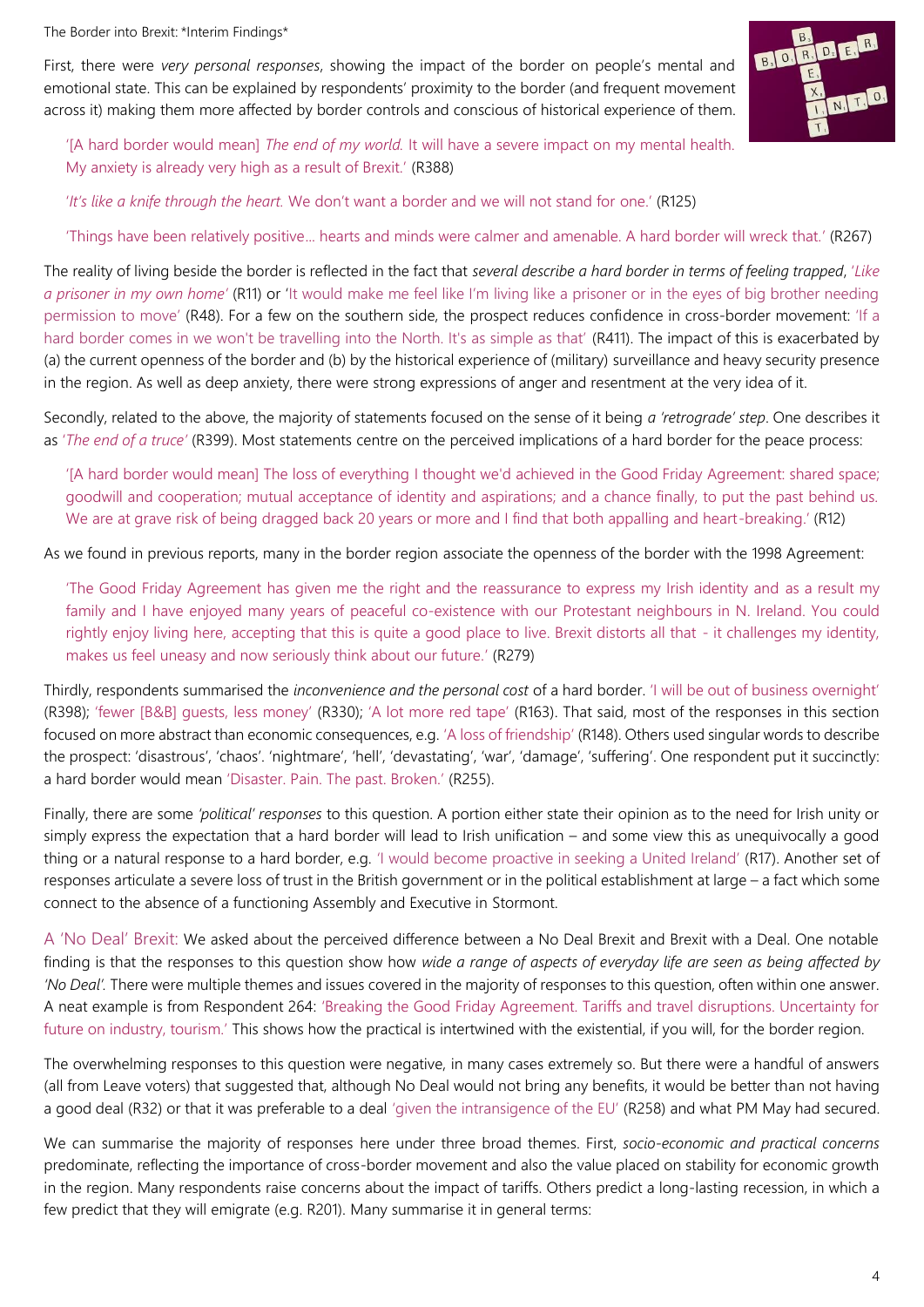'Increased and long-term damage to local economies on both sides of the border. More changes to work, living and travel patterns. Less safe place to live and work.' (R29)



'Instability for business, tourism development and economic development. Price increases. Shortages of food, medicines and other products currently transported north and south and through Britain... Job losses and loss of population.' (R286)

Farming and agri-food is a frequently-mentioned concern: 'It will flatten agricultural sales of meat, milk and dairy produce. Here in Omagh our local dairy stand to lose 60% of their overseas markets creating unemployment almost at once.' (R319)

A slightly different perspective, in a series of questions, is offered by a veterinarian in Fermanagh and Omagh:

'Can my clients bring their pets from Ireland for their veterinary care to me? Can I prescribe medications that are to be transported across this border and used in Ireland at the client's residence? Can my northern clients happily travel to Ireland with their pets (this is part of many clients' daily routine)? Lots of veterinary medicines are manufactured in the EU or have ingredients originating in the EU, will these still be available?' (R328)

Also mentioned as a particular concern in NI is the loss of competitiveness vis a vis those in the Republic of Ireland; much of this view comes from trends already emerging and noticed: 'Business in a No Deal could go under if customers decide not to send us their business as we [in NI will be] outside EU which has already stopped new potential clients already. Brexit is not good for business on the border or in Ireland and my business is built on free movement across Ireland and UK'. (R315)

Secondly, there are *major concerns expressed for security* in the border region if there is a No Deal. This is in part because the socio-economic conditions of the border region are connected to the environment in which terrorism is fostered:

'[No Deal v Deal] is the difference between being a stable prosperous area and being a jobless depressing place that encourages those most unfortunate to turn to the habits of the past' (R79).

The word 'devastating' appears a lot in responses, often combined with a sense of powerlessness:

'It would be emotionally devastating. A sense that my country didn't care about us at all and was willing to sacrifice the peace and prosperity of N. Ireland for some nebulous "making Britain great again". It will cost us our peace' (R13).

There is a connection made between the expectation of checks, the changed symbolic and practical status of the border, the anticipation of a rise in dissident republican activity, and an expected rise in criminality. It is not necessarily in the fact of the risk but in the anticipation of the risk and in the subsequent adjustment of behaviour that terrorism can have its greatest impact.

Finally, as we would expect, an overriding theme was that of *uncertainty*:

'As a result of the lack of certainty, it is very difficult to plan for the future in terms of continuing to live in the border region, ascertaining whether community safety will become a big issue and determining whether our family business will improve its fortunes. Our family business is in hospitality, and we have identified already a drop in the number of people coming to our area on account of the political uncertainties associated with Brexit and the potential trouble that it brings.' (R245)

What have you not been able to do/plan as a result of Brexit? Knowing from our previous report that Brexit has already had a fallout in the border region, we asked for specific examples of how (if in any ways) people have been affected. About *1 in 5 respondents say that they have not yet noticed an impact* yet (at the time of writing, the UK is still in the EU). However, the majority of respondents recount specific examples of a direct impact of Brexit already. We summarise them under key themes:

*Change in business/trade plans:* 1 in 10 describe a change to own business/trade plans. This covers such examples as no longer planning to import to NI market from EU countries, to delaying investment in NI. There are other examples given of deals falling through, including farming businesses, selling of houses and offering of jobs.

'Brexit has a major negative impact on our daily lives and on our future As farmers the uncertainty does not allow for expansion or investment in diversification at any level If subsidies are not maintained at current levels of CAP [Common Agricultural Policy] we will not survive as land mostly [here designated] SDA [Severely Disadvantaged Area]. …If there was no Brexit threat we would have continued our expansion plans as was before 2016'. (R362)

'We have had to put serious plans into our business to accommodate us if there is a No Deal… We work in insurance and we have to issue renewal notices 30 days in advance of renewal therefore we have to make arrangements from the 1st of October and not the 31st.' (R57)